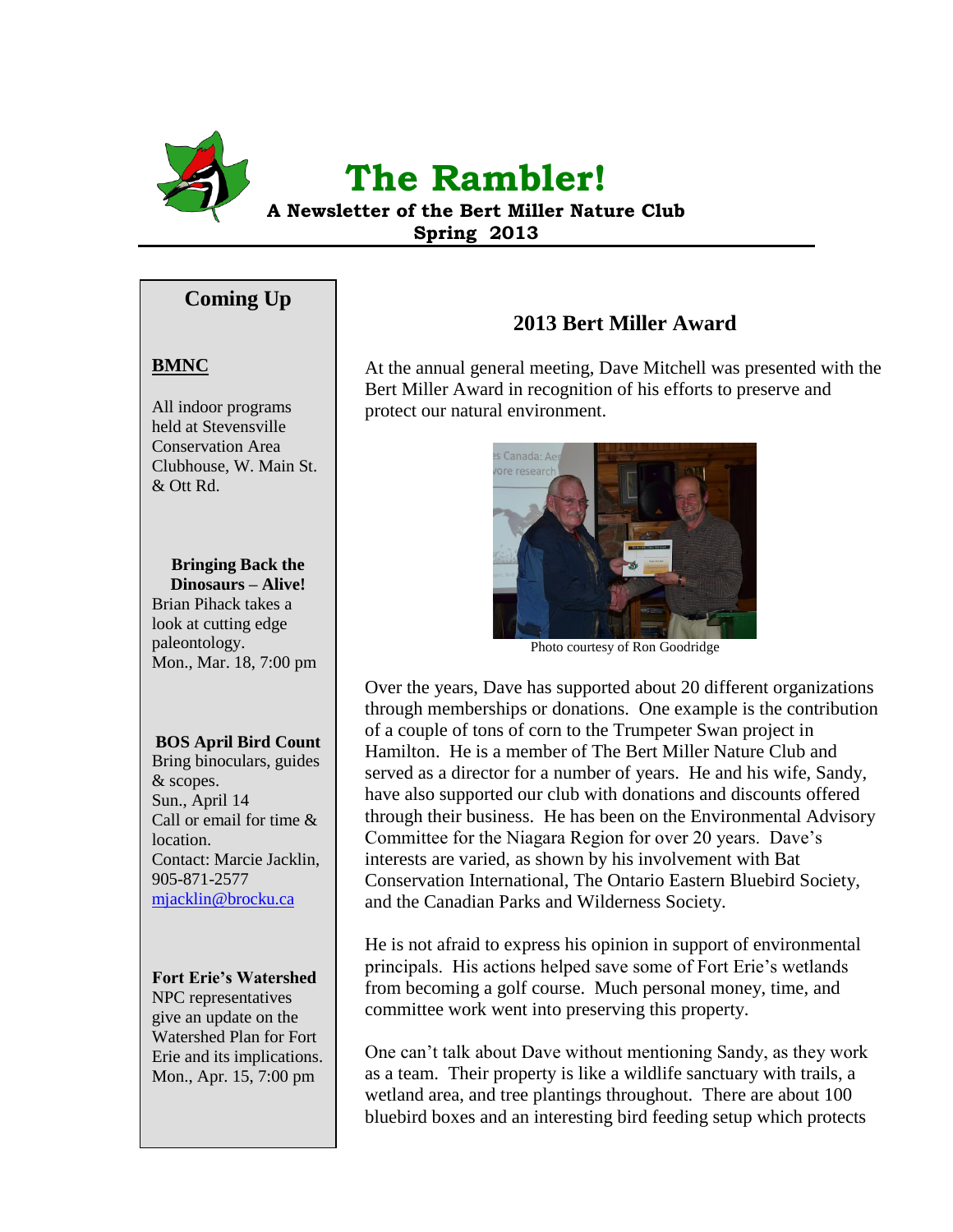#### **Hiking Marcy's Woods**

Enjoy the wonderful woodland flora & fauna in this beautiful private preserve. Meet at the end of Holloway Bay Rd. Sun., Apr. 28, 10:00 am Contact: Rick Stockton, 905-894-1994 or Lynda Goodridge, 905-871- 5856

#### **BOS May Migratory Bird Count**

Bring binoculars, guides & scopes. Sun., May 19 Call or email for time & location. Contact: Marcie Jacklin, 905-871-2577 [mjacklin@brocku.ca](mailto:mjacklin@brocku.ca)

#### **Fowler's Toad Update**

Anne Yagi gives us an overview of the latest research on this amphibian. **THURS**., May 23, 7 pm

#### **Members' Night & Potluck Supper**

Bring your own place setting & favourite dish. Share your photos, digital images, nature displays etc. Let Dawn Pierrynowski know in advance what you would like to show. 905-384- 2476 Mon., June 17, **6:00 pm**

the birds from window collisions and predators. They have had flying squirrels, Great Crested Flycatchers, and up to 55 pairs of Purple Martins nesting on site. The latest project is a milkweed planting, involving over \$1000 in seed and much land preparation.

What Dave calls his "farm" has been organic for over 40 years. An interest in greenhouse horticulture and natural foods led to a search for natural biological products. This product search resulted in the establishment of their business, Natural Insect Control (NIC), now in its  $24<sup>th</sup>$  year of operation. NIC supplies a variety of businesses and organizations, including Bird Kingdom, the Butterfly Conservatory, and the City of Toronto.

Dave is definitely deserving of this honour.

Paul Philp

# **Reflections From Paul**

It has been a pleasure to be president of a club with such a fine executive and membership. All of us in some way have helped keep the club and its environmental initiatives on course.

For me personally, what really stands out is the many outreach opportunities that have helped raise the environmental awareness of those around us. These initiatives have been gaining momentum and show promise of continued growth. Educational programming at the library, local schools, seniors homes, and Ridgefest, the Lake Erie Coast Project, and the plans to initiate a butterfly festival all have positive community effects. We are truly meeting one of the founding objectives of "Our Club."

Putting the crystal ball into use, I am looking forward to Dawn Pierrynowski returning as president, Lynda Goodridge becoming vice-president, Victoria Busche as a new director, and the rest of us still so interested in what is happening that we are all remaining as directors on the board. I predict many more successes on the horizon.

As a parting thought, any member is welcome at executive meetings and I am glad to have seen that happen a bit in the last year. But watch out - you might get hooked.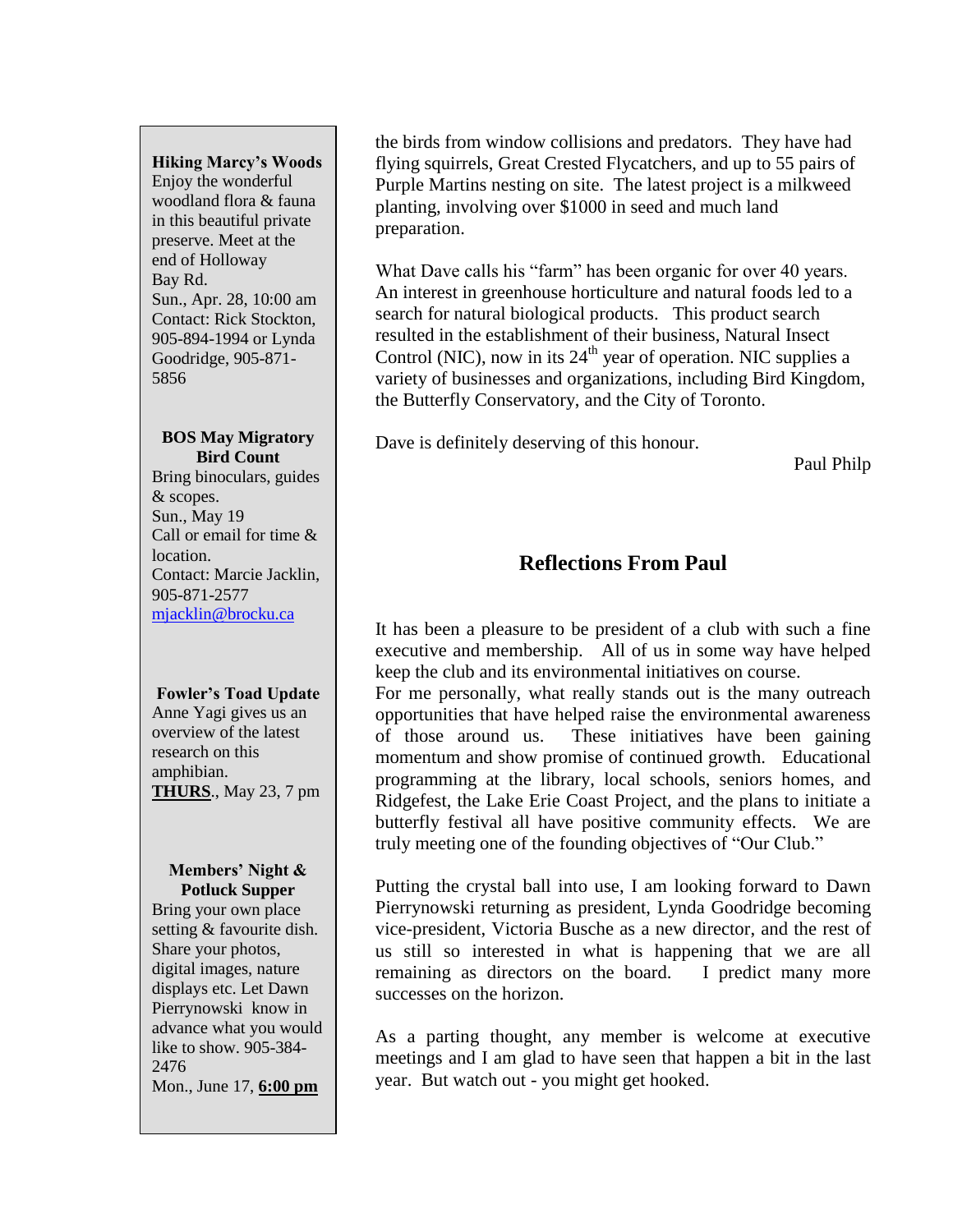#### **Butterfly/Dragonfly Count**

Bring a lunch, field guides, nets, & bins. Meet in parking lot, **Stevensville** Conservation Area. Sun., June 23, 9:00 am Contact: Paul Philp, 905-894-2723

#### **Ridgeway Summer Festival**

Our annual display at this popular event. Volunteers needed. Sat./Sun. July 6 & 7 Contact: Lynda Goodridge, 905-871- 5856

# **NFNC**

Monthly indoor programs held at Niagara Falls Public Library, Victoria Av., 3rd Wed., 7:30 p.m. Speakers on a variety of topics. Complete schedule online: **niagaranatureclub. tripod.com**

#### **Beamer Point Hawk Watch**

Look for migrating hawks, falcons & eagles. Family Friendly. Good Friday, Mar. 29, All day. Contact: Don Mills, 905-892-3973

# **Winter Tree Identification**



Photo courtesy of Carol Horvat

About 20 of us gathered, on what turned out to be a very nice day in late January, to practice our skills at winter tree identification. This outing was held at the Stevensville Conservation Area and consisted of 3 parts. For the first part, we took a leisurely hike, stopping every time we found (or thought we'd found) a different kind of tree. We shared clues, sometimes didn't come to a consensus, and moved on in search of more species. A few twigs were clipped for further investigation back at the clubhouse.

For the second part, we returned to the clubhouse for a washroom, nourishment, and social break. Dawn wasn't able to do the hike, so, instead, she made a delicious soup which we shared at lunch.

The third part of the day involved some detective work. With no leaves or bark as clues, we tried to identify the small twigs and figure out to which tree they really belonged. There were clue sheets available, but identification of some twigs still proved to be a challenge.

What is important is not whether we can identify every tree we see, but, as John Potter taught me, always try to look at all parts of trees, buds included. Thanks, John, for some of your simple tips that one won't find in tree books: e.g. "Where branches fall off of a red maple, look for a face of an older person."

By the way, the Stevensville Conservation Area does have a good variety of tree species.

Paul Philp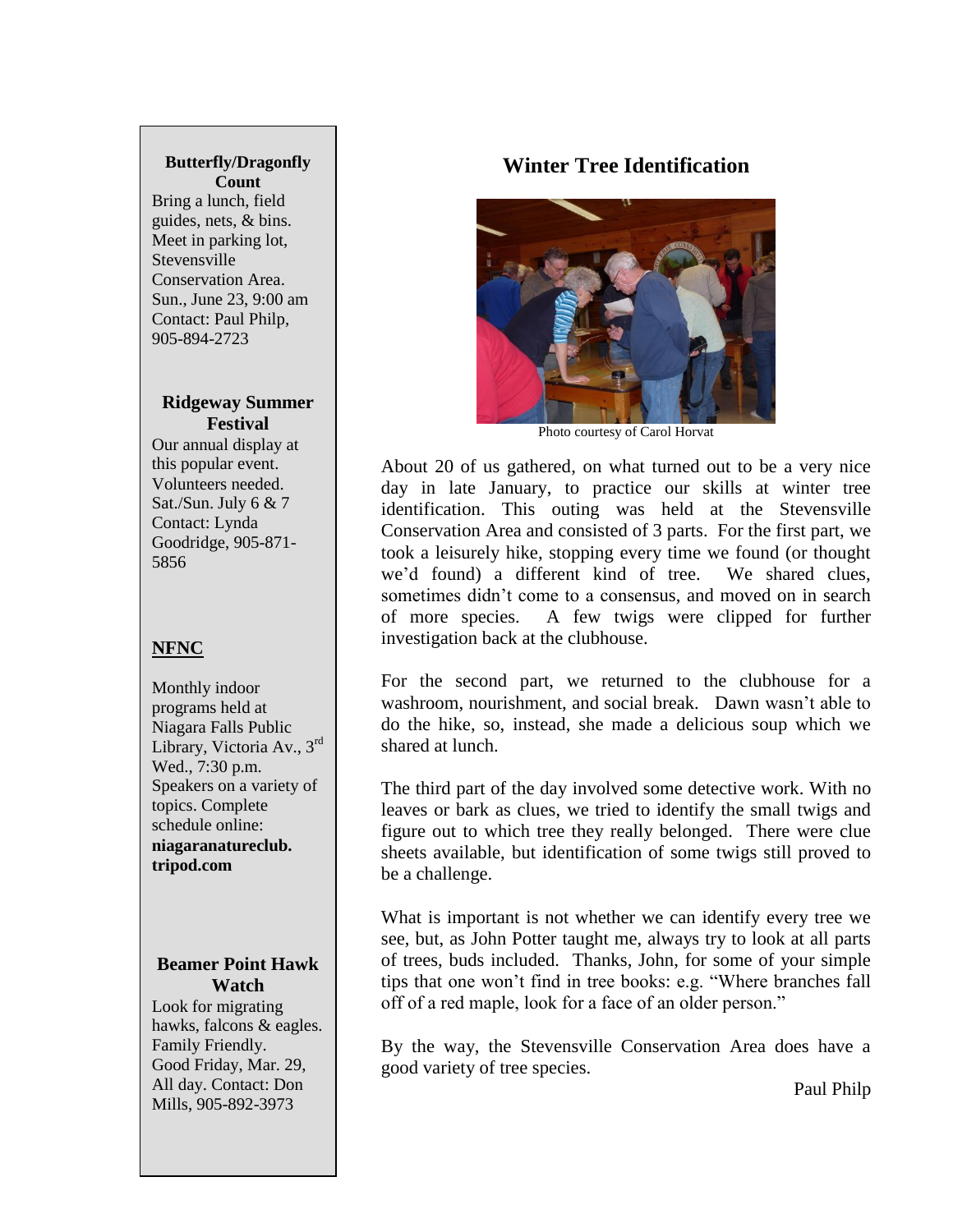#### **Cootes Paradise**

Enjoy a walk near the Nature Centre to the marsh boardwalk. Meet at Tim Horton's, Prudhomme's Landing. Bring a lunch. Sun., May 26, 9:00 am Contact: Joyce Sankey, 905-329-9672

#### **Queenston Heights Pot Luck Supper & Walk**

Bring a favourite dish to share and a place setting. Meet at the picnic area. Wed., June 19, 6:00 pm. Contact: Giselle Mills, 905-892-3973

# **PFN**

Monthly indoor programs held 4th Monday, 7:30 p.m., at Mountainview United Church, 150 Glendale Ave., St. Catharines. For details on speakers and outings, visit [www.peninsulafieldnats.c](http://www.peninsulafieldnats.com/) [om](http://www.peninsulafieldnats.com/)

**Geology & Early Wildflowers @ Louth Conservation Area** Sun., Apr. 14, 1:00 pm Contact: Brian Calvert, 905-892-6267

**Niagara Glen with Norfolk Field Naturalists** Sat., Apr. 27, 10:30 am Contact: Brian Calvert, 905-892-6267

# **A Heart-felt Thank You**

Outgoing President Paul Philp received a certificate of appreciation at the AGM for a job well done over the past two years. As President, Paul provided an excellent leadership model, always choosing the high road when difficult issues arose. His calm, yet thorough, approach helped us to focus on the various options and their outcomes.



Photo courtesy of Ron Goodridge

During his term, he made a concerted effort to engage youth in nature through outreach programs and events such as the regional Envirothon.

Paul has a strong commitment to our club's objectives, and we are happy that he will remain on the board to share his enthusiasm and experience.

Lynda Goodridge

# **The Crescent Beach Project**

On a cold, wet spring morning in April 2012 a small group of dedicated volunteers met at Crescent Beach and planted American Beach Grass (Ammophila breviligulata). This project had been initiated the previous year when a group of people in the Crescent Park area approached the Town of Fort Erie with their ideas for shoreline improvement. They asked the Town to clean up the beach park and, specifically, to remove a large clump of weeds that had taken over on the west side. The Town obliged and removed the weeds, which had been identified as Mugwort, an aggressive and invasive alien species in Ontario.

The next step was to plant the Beach Grass with a two- fold purpose: to replace and help keep out the unwanted weeds and to replenish sand on the beach. American Beach Grass attracts sand to form around its shoots, then grows up through the sand to form a continuously growing dune. This process is needed to replenish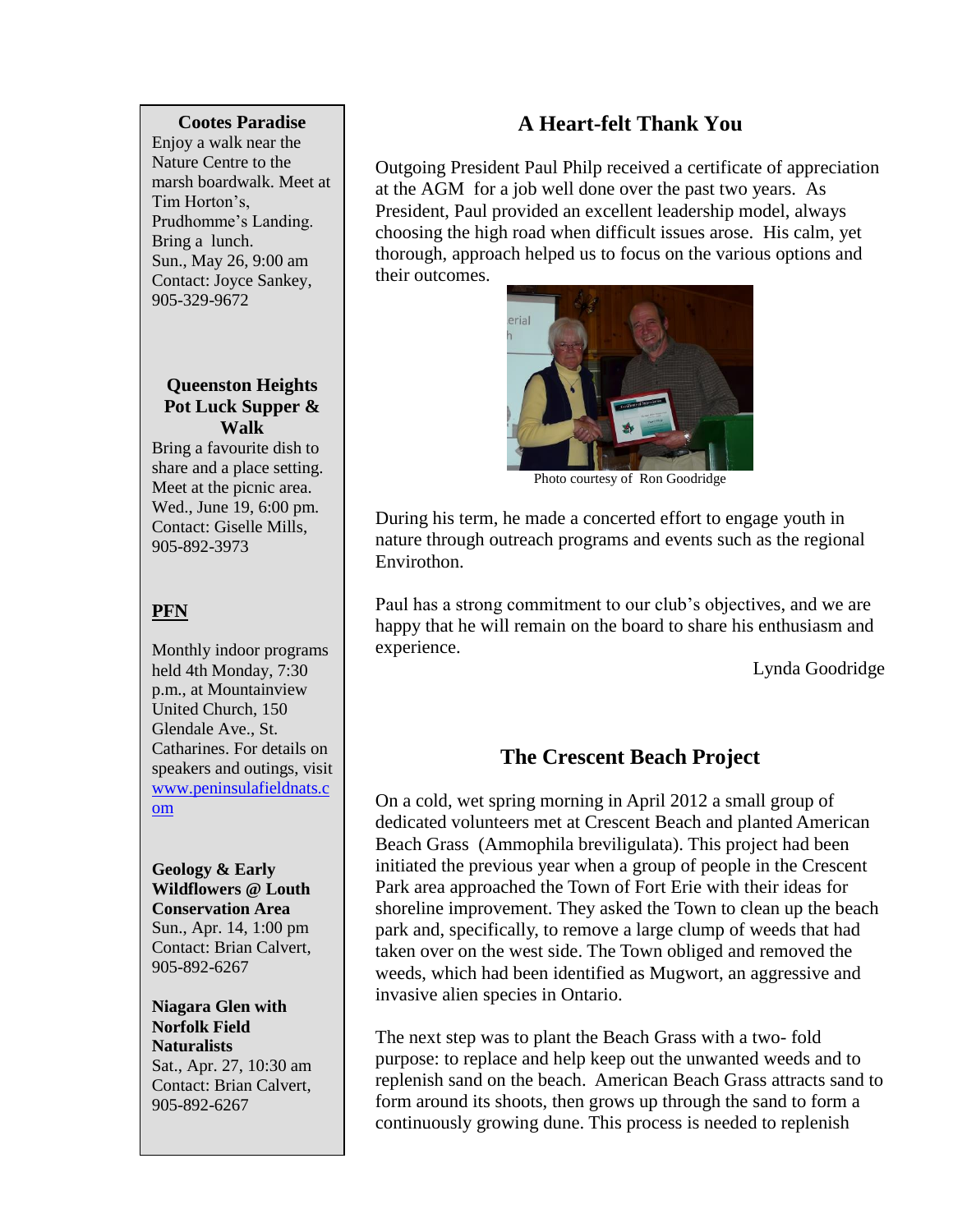#### **Wildflowers & Geology @ Woodend Conservation Area** Sun. May 5, 1:00 pm Contact: Brian Calvert, 905-892-6267

**Malcolmson Eco-Park Birding with Barb**

Tues., May 14, 8:30 am Contact: Barbara West, 905-935-5339

#### **Birding Short Hills Provincial Park**

Meet at Wiley Rd Entrance. Sat. May 18, 8:30 am Contact: Barbara West, 905-935-5339

**\*\*\*\*\***

**Welcome to our new members:**

**Don & Gisele Mills Carol Horvat Kristen Osborne Lorraine Brown-Joyce Ken Joyce Eliza Lochhead**

sand that has been eroded and washed away over the years at beaches such as Crescent Beach.



Photo courtesy of June Chipp

Members of the Crescent Beach Improvement Association (CRESBIA) and the Bert Miller Nature Club planted a good quantity of the grass on the flat beach in front of the west seawall and on the slope. The plants had been graciously donated by a resident of Waverly Beach. This was important because it is always best to use plants that come from the same area. Help and guidance in the project were kindly provided by Albert Garofalo.

Our little green shoots took hold and continued to grow through one of the hottest and driest summers on record. Although an act of vandalism destroyed the plants on the slope, most of those on the beach hung on tenaciously. We could already see a small sand dune starting to form in this area.

In September, volunteers from CRESBIA and The Bert Miller Nature Club got together for a weeding party. Then, in November, they obtained more grass and topped up the planting area.

One of the unexpected side benefits of the project was the emergence of other green leafy plants and wildflowers following the removal of the Mugwort. With Albert's help, we identified various native species as well as non-native, but welcome plants, including: Evening Primrose (Oenothera biennis), Soapwort or Bouncing Bet (Saponaria officinalis), Trailing Wild Bean (Strophystyles helvula), Common Milkweed (Asclepias syriaca), Seaside Spurge (Euphorbia polygonifolia), Russian Thistle (Salsola kalii), and Bunchgrass (Eragrostis pectinatus).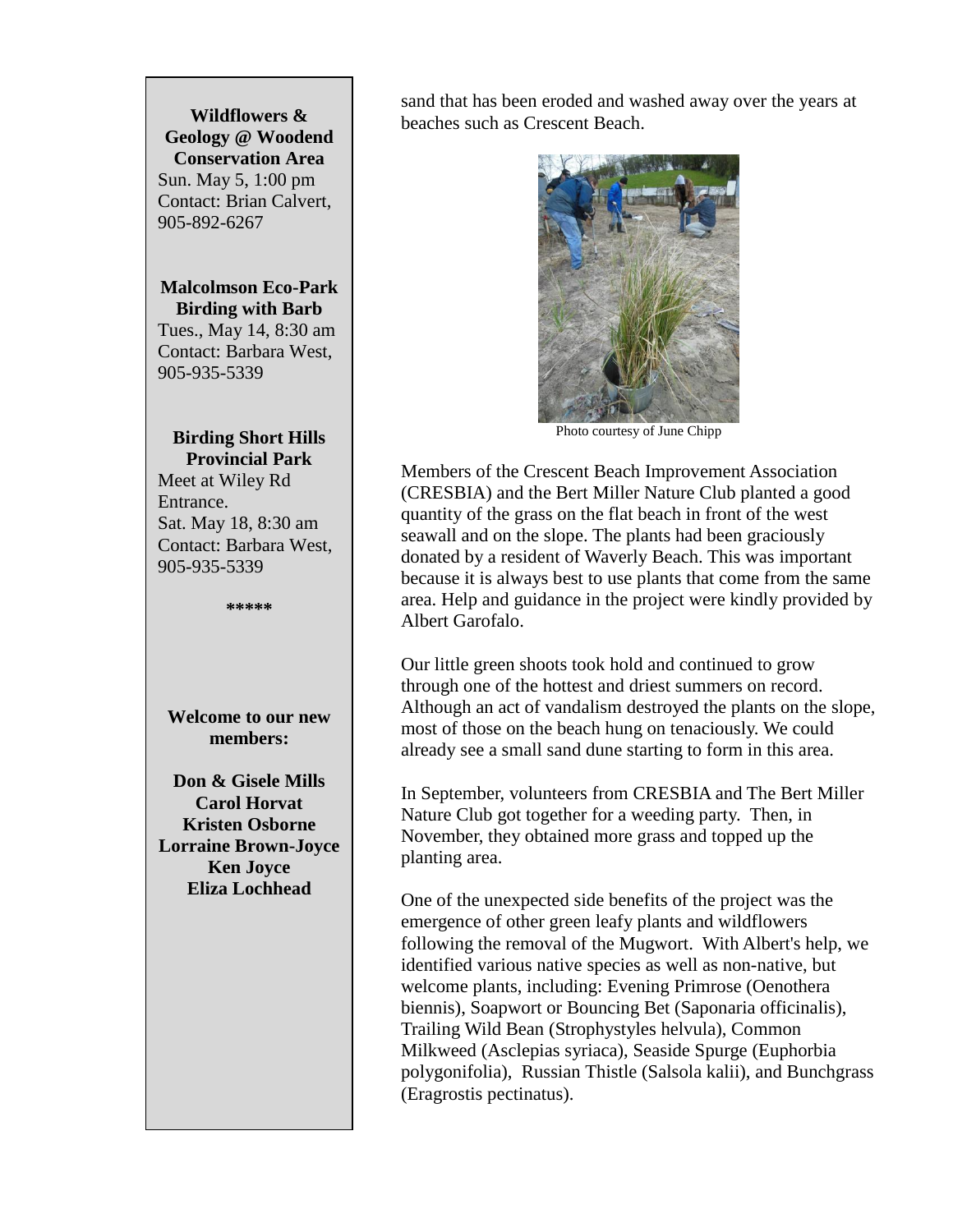**Bert Miller Nature Club 2013 Board of Directors**

President Dawn Pierrynowski

Vice-President Lynda Goodridge

> Treasurer Tim Seburn

**Secretary** 

**Directors** Denise Ball Victoria Busche Peter BonEnfant Janet Kellam Paul Phip Deb Sherk Rick Stockton

Membership Karin Philp

#### **The Rambler**

Newsletter Editor: Lynda Goodridge With the help of Peter BonEnfant

Published twice a year

Submissions are always welcome and can be forwarded by email to lynda.goodridge@ distributel.net

#### **Visit the BMNC website at**

[www.bertmillernatureclub.org](http://www.bertmillernatureclub.org/)

We look forward to seeing our Beach Grass and other plants come alive in the spring and, hopefully, a sand dune forming and spreading.

June Chipp

# **Nature in Niagara 2013 "Who Cares About Wetlands"**

Wetlands are frequently misunderstood and their contributions to human life undervalued. As part of this year's Nature in Niagara series, The Bert Miller Nature Club is hosting an information presentation on these important habitats at the Fort Erie Public Library's Centennial Branch on Wednesday, April 24th, at 7:00 pm.



Photo courtesy of Ron Goodridge

Members of the public are invited to come and learn about the animal and plant life that can be found in these fascinating ecosystems. They will also discover how wetlands service human needs. In the aftermath of Hurricanes Katrina and Sandy, experts pointed to the loss of wetlands as an important factor contributing to the extent of damage and flooding that occurred.

Wetlands act as environmental kidneys by cleansing the surface water and controlling water flow. When water levels are high, they soak up the excess, releasing it when levels drop. The vegetation found in this habitat serves as a buffer, minimizing erosion caused by storm surges. In addition, they provide nursery areas for fish and breeding grounds for wildlife.

As a follow-up to the presentation, a family-friendly field outing will be scheduled to give participants a first-hand look at a wetland ecosystem. Details on date, time and location will be announced on April  $24<sup>th</sup>$ .

Lynda Goodridge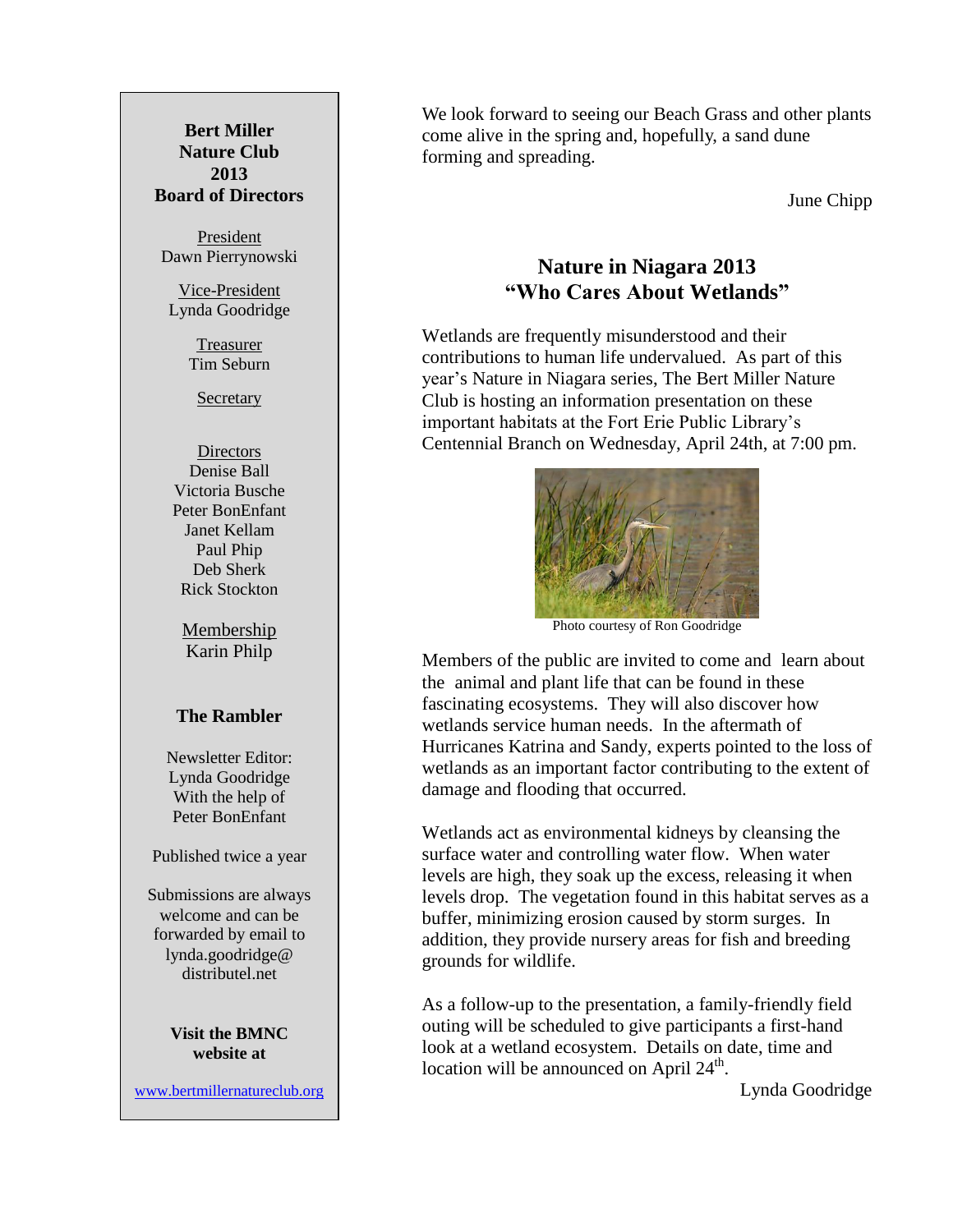### **Bird Brains**

Monday January  $21<sup>st</sup>$ , 2013 7 pm. Speaker: Dr. Katherine Stoltz, a neurologist and avid birder for 15 years and a contributor to "Niagara Birds".

No, this was not a talk about seniors' moments, but about avian intelligence! Katherine talked about the differences between human brains and bird brains during her very engaging presentation. For instance, humans have over 10,000 taste buds, while birds have between 20 and 70. However, birds can hear up to 5 times better than humans, because their feathers help to funnel sound.



From Scienceblogs.com

Intelligence has developed in birds, particularly crows and ravens, due to the following: omnivorous diet, prolonged childhood and longevity, sociability and urbanization. Birds have also shown that they can use tools, remember where they have cached their food, use language to communicate, play and employ deception when necessary. Some birds are also capable of self-recognition. Katherine helped us all to see that being called a "bird brain" can actually be a compliment!

### **Aerial Insectivore Research**

Monday, February 18, 2013, 7 pm Annual General Meeting Speaker: Myles Falconer, Biologist with Bird Studies Canada

Aerial insectivores are animals that forage over open spaces for flying insects. They include bats, dragonflies, swallows, purple martins and chimney swifts.

Aerial insectivores are declining in numbers faster than any other type of bird, probably due to loss of habitat and food supply. It is estimated that bank swallows are declining at a rate of 9% per year.



Photo courtesy of Ron Goodridge

Myles talked about his research on bank swallows on the north shore of Lake Erie, which includes nest monitoring, radio telemetry and analyzing patterns in roosting behaviours. Four interesting findings to date: 1. breeding adults are easier to track than juveniles 2. breeding adults use large wetlands for roosting during nesting season 3. the more sand available, the larger the density of bank swallows 4. the areas with the greatest amount of bank erosion have the greatest numbers of bank swallow nests.